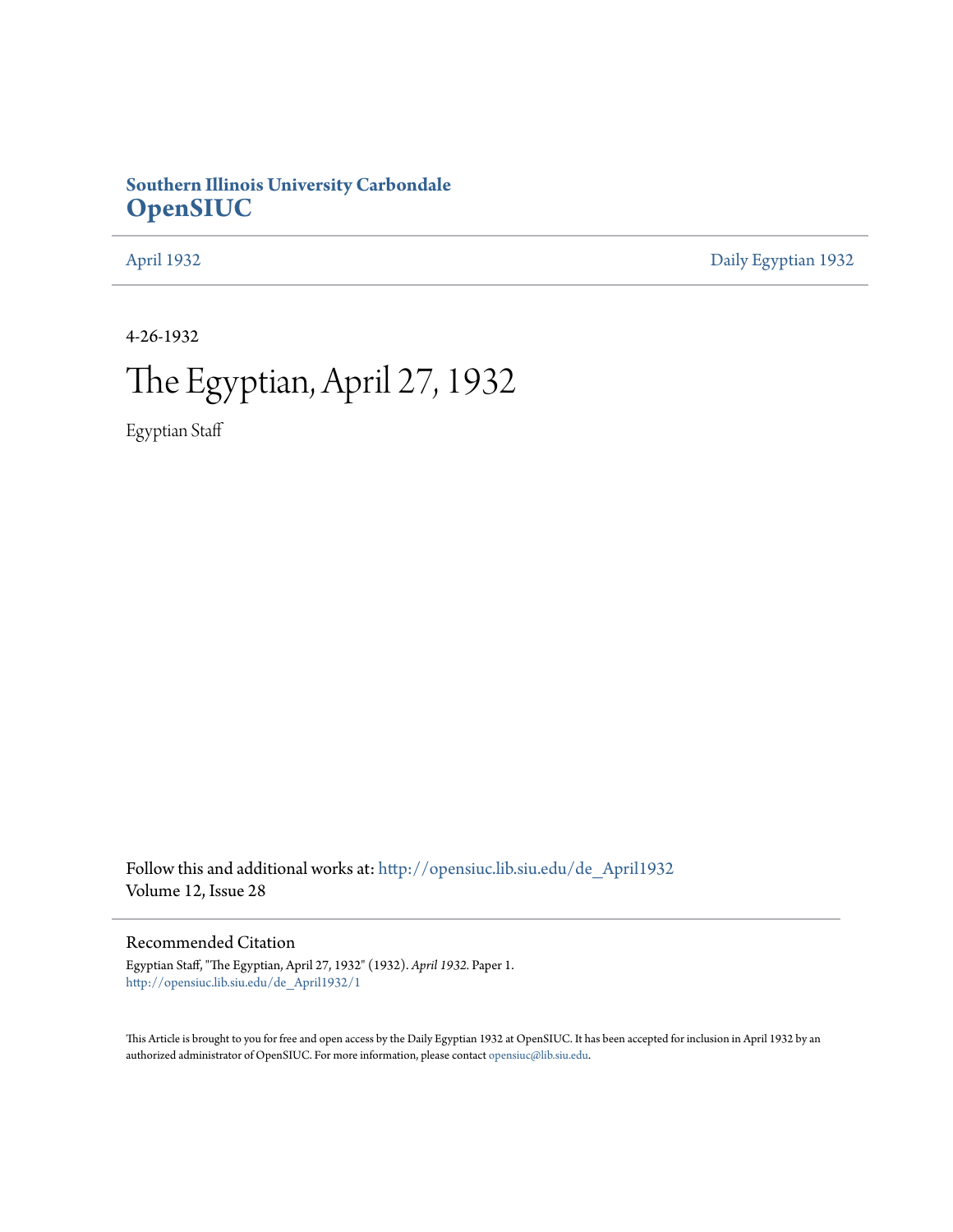

Volume XII

CARBONDALE, ILL., APRIL 27, 1932

## No. 28

# **TERM OF RURAL SCHOOLS ENDS WITH PICNIC**

## THE FIVE PRACTICE SCHOOLS

under the supervision of Mr. W. O. Brown of the college faculty, closed Saturday, April 23, with a picnic dinner and an entertainment at each school.

The practice teachers and the pupils took part in the programs which consisted of dialogues. recitations. songs, and games. The patrons of the respective communities brought old-fashioned basket dinners which were served at noon. The guests remained until the afternoon to hear the program.

The annual eighth grade commencement was held at Pleasant Hill school Monday night, April 25. Mr. A. L. Whittenberg, secretary of the Illinois State Examining Board for teachers' certificates, gave the  $ad -$ County Superintendent Ethdress. erton presented the diplomas.

Five rural schools are to be used next year for practice work. The schools which were used this year are Buckles, Pleasant Hill, Pleasant Grove, Wagner and Rock Springs. Besides these five, three others have asked to be used as practice schools. They are the Bridge, Foreville, in Williamson County, and Buncombe, which is seven miles south on the hard road.

The eighth grade graduates of the five rural practice schools of this year are as follows

**Buckles** School Neome Louise Robinson. Roy Ell Applegate. Garland Harrell. Maxine Louise Waller. Claude Wayne Brown. Irene Steele Golda Mae Freeman. William Raymond Paul. Rubve Donamae Leslie. Pleasant Hill School Ruth Halliday.

(Continued on Page Six.)

### C. OF C. ST. LOUIS TRIP WILL BE DEFINITELY SETTLED THURSDAY

The S. I. T. C. Chamber of Com merce will hold its regular meeting Thursday night, April 28. At this meeting the plans for the St. Louis excursion will be discussed and defi- sociate editor, served in that position nitely settled.

At the present time the group taking advantage of this trip, plan to quality of the paper to the present visit the Federal Reserve Bank, Ford position it holds. Assembly Plant, Jefferson Memorial, Shaw's Garden, Forest Park, Armour's Plant, Arena, the Fox Theatre, and various other important and interesting places.

set for the trip, it is assumed that lege publication. this excursion will take place sometime within the next two weeks.

## Delta Sigma Ensilon Installs Officers for Year

Following the regular meeting Monday night, the officers for the

in their offices. Helm Crisp, the retiring president installed the new officers who will serve the remainder The five rural practice schools, of this term and during the next college vear.

Maureen Webb, of West Frankfort, is the new president. Rita Braunn of Belleville is the vice president. Miss Braum will also act as pledge captain. Kathryn Cavelia of Pinckney- pected high schools from being repville will serve as recording secretary. Miss Cavelia has been sergeant of the chapter for the past year. Kathryn Lentz of Carbondale is the corresponding secretary. Rhoda Mae The schools were registered immed-Baker, Elisabeth Dill, Evelyn Hodge and Jane Warren, all of Carbondale, signed to one of the eight color teams. will serve as treasurer, historian, sergeant and chaplain, respectively. Mis-Warren and Miss Hodge held offices during the past year; Miss Warren. having been historian, and Miss Hodge the corresponding secretary

Helen Crisp, who has served two years as president of Alpha Delta, will graduate in June. During Miss Crisp's term of office, the chapter enjoyed two of its most successful Miss Crisp was instrumental Vesre in raising Alpha Delta to the efficient position it has at the present time.

**TEN HIGH SCHOOLS PARTICIPATE IN WAA PLAYDAY** 

THIRTY-FIVE GRADUATES FROM coming year were formally installed MORE THAN NINETY GIRLS AT. TEND PROGRAM HELD HERE SATURDAY

> Refusing to be hampered by the untimely bad weather, the Women's Athletic cAssociation succeedully car ried out its third annual "Play Day" Saturday, April 23. Rainy weather compelled the meet to be held indoors and prevented some of the exresented, but in spite of that fact there were over ninety girls present. This is the largest number the W 4 A. has ever had at its play program. iately upon arrival and each girl as In this way, they received more opportunities for becoming acquainted with each other than if they had competed as schools. After registration, all girls assembled in the women's gymnasium where they sang songs and played "get-acquainted" games until 10:49, when the various contests and team games began. These included bat-ball, newcomb. ping-pong (substituted for horse shoes because of the rain), baseball target, basketball, distance and various different relays. These contests,

were under the leadership and supervision of part of the W. A. A. girls while other members conducted the registration, kept the check room,<br>and applied "first aid."

At 11:30 all girls took part in the Posture parade, in which first prize was awarded to Myrtle Wright of University High School, second to Miss Coffee of Harrisburg, and third, EVENT IS CELEBRATED WITH

BE to Creta Wilhoit of Carbondale Community High School. Immediately before luncheon a pic-

ture was made of the entire group, including the visiting girls, their the initial publication of the -new sponsors, the W. A. A. girls. and the

members of the P. E. department. At noon the group was entertainony Hall, after which the program was continued with five minute stunts presented by each school.

Harrisburg, Du Quoin, Zeigler, made with the elevation of Billy University and Community High Tucker from the rank of reporter to Schools presented clever tumbling The entire affair was extremely imthe position of associate editor. While and balancing acts; Elkville gave a number of folk dances: Christopher the occasion. The color scheme way an amusing pantomine of a begin- carried out in purple and white, the ners' baseball; Murphysboro offered sorority colors; the flowers were pur-<br>a tap dates of the Journal of a tap dance, and Valier presented a ple violets, the Tri Sigma flower, and the American Chemical Society conhumorous skit.

From the conclusion of the stunts has been influential in raising the until 3:30, the finals of the various faculty advisers, sixteen guests were ment. games were played off, and at that also invited. The guest list, which time the total number of points for included the mothers of the girls, the each team added, the winners announced, and the awards presented lows: Miss Etheridge and Virginia by

The entire program, with Juanita that every girl had something to do Sallie Matthews, Mrs. Ervin Sullivan, the highest publications of its type; all the time, and so that each team Mrs. Ernest Schremp, Mrs. C.

(Continued on Page Six.)

## Junior High Girls. Losers in Contest. Entertain Boys

College students are so busy with their own activities that they seldom notice what goes on over in the Allsn<sup>4</sup>AT Building. There is a group of lively, energetic boys and girls in the Jurio. High \$. hool and also in the lower tice

Recently a contest was held between the boys and girls of the eighth grade to see which group could has been set earlier this year, a nosell the most tickets for the Junior ticeable decrease was anticipated. High School play, Modernizing Aunt Nevertheless, a variety of classes is Minnie. Since the girls lost they offered, and at least one course is have agreed to entertain the boys at  $\mathbf{a}$ picnic and weiner roast.

Mr. Norman Lovellette's practice class in Hygiene made a series of health posters which are considered good by Miss Florence Denney. of the Health Education department that she asked to have them placed on display in the Main Building. The posters which were judged best were made by Frances Marvin and Elizabeth Eason. This class also competed in an essay contest, which was won by Betty Lou Morris.

Plans are being made now for the annual basketball banquet to be given the last week in May at the Presbyterian church. The guests of honor will be the members of this year's Junior High basketball team.

# **SIGMA SIGMA SIGMA OBSERVES FOUNDER'S DAY**

### **BANQUET AND** PROGRAM

Alpha Nu chapter of Sigma Sigma Sigma observed its Founder's Day on April 20. This celebration marks the thirty-fourth anniversary of the sorority, its having been founded on April 20, 1898 at the State Teachers College, Farmville, Virginia.

Alpha Nu observed the date with a Idinner at the Roberts Hotel. A program, sent to all the chapters by the National Council, followed the dinner pressive in the complete sincerity of VAN LENTE PUBLISHES TWO lilaes.

patronesses, and faculty guests fol-

Mrs. C. G. Croessman, Mrs. Loren Felts, Mrs. W. A. Furr, Mrs. J.  $C_{n}$ Bell, Mrs. Karl Federer, Mrs. O.  $T$ .  $W<sub>x</sub>$ (Continued on Page Six.)

# **S.I.T.C. MID-SPRING TERM OFFICIALLY OPENED MONDAY**

### LEAST ONE COURST IS OFFERED IN EACH **DEPARTMENT**

Monday, April 25, the Mid-Spring grades whose projects descrive no term was officially opened at this college. Though the enrollment at this time usually approaches the three hundred mark, because the beginning open to mid-spring students in practically every department.

Courses in sciences which Botany 101, opened Monday are: Miss Scott; Chemistry 101, Dr. Van Lente and Mr. Browne: Astronomy 201, Mr. Boomer; Astronomy 301, Dr. Young; Zoology 101, Miss Stejn, The senior college Astronomy course. involving recitations and evening observations, is particularly valuable in presenting problems of mathematical geography and vitalizing nature study Miss Denny is teaching a class wark. in Health Education.

Though many English classes which began March 14 are open to those entering now, only two are bejng conducted especially for the new comers. One is a course in composition in which the development of an individual style js emphasized. Dr. Tenney, an addition to the college faculty since last spring, will teach the class. The other course, English 315B is being taught by Miss Barbour.

Two senior college History courses are open though they have been in progress for six weeks. Mr. George Bracewell and Miss Gladys Smith, critics in rural training schools, will offer new classes in History 105, 106, 110. and 111.

Dr. Bruce Merwin, supervisor of student teaching is offering a class in Educational Sociology.  $Mr. W. O.$ Brown is teaching the only other Education courses, Principles 210 and General Psychology 206. Mr. J. Cary Davis, high school critic, is conducting a beginning study - of French. Mr. McIntosh, head of the Music department, has opened Music 107, a class in song-leading and community music.

# ARTICLES IN JOURNAL

The April issue of the Journal of tains two articles by Dr. Kenneth In addition to the members and Van Lente of the Chemistry depart-

> One of these articles is entitled. Reproducible Static Liquid Junctions Constant in Potential Over Long Periods of Time." The second is, "A direct Comparison of Static and Flow ing Junctions."

The American Journal of the Adams in charge, was arranged so Newman, Miss Martha Scott, Mrs. American Chemical Society is one of its circulation is of international scope.



**TUCKER** AND MERZ **TO ASSOCIATE EDITORS** 

This edition of the Egyptian marks staff. Only a few temporary changes and additions have been made in the personnel of the staff, the perman- ed at a delightful luncheon at Anthence of new positions and the retention of the new reporters depending upon the quality of the work.

One of the major changes moc Mr. Tucker has been on the campus but a relatively short time, his work for the Egyptian has been very satisfactory. Ruth Merz, the other as-Norman Lovelette's staff. She on

Marc Green ,who had been one of the special writers, now has the position of columnist. Mr. Green's clever column is one of the most popular Shields, president of the W. A. A. features of the paper and has appear-While no definite date has been ed in the exchanges of several col-

> M. P. Vernon is the new sports ed-(Continued on Page Six.)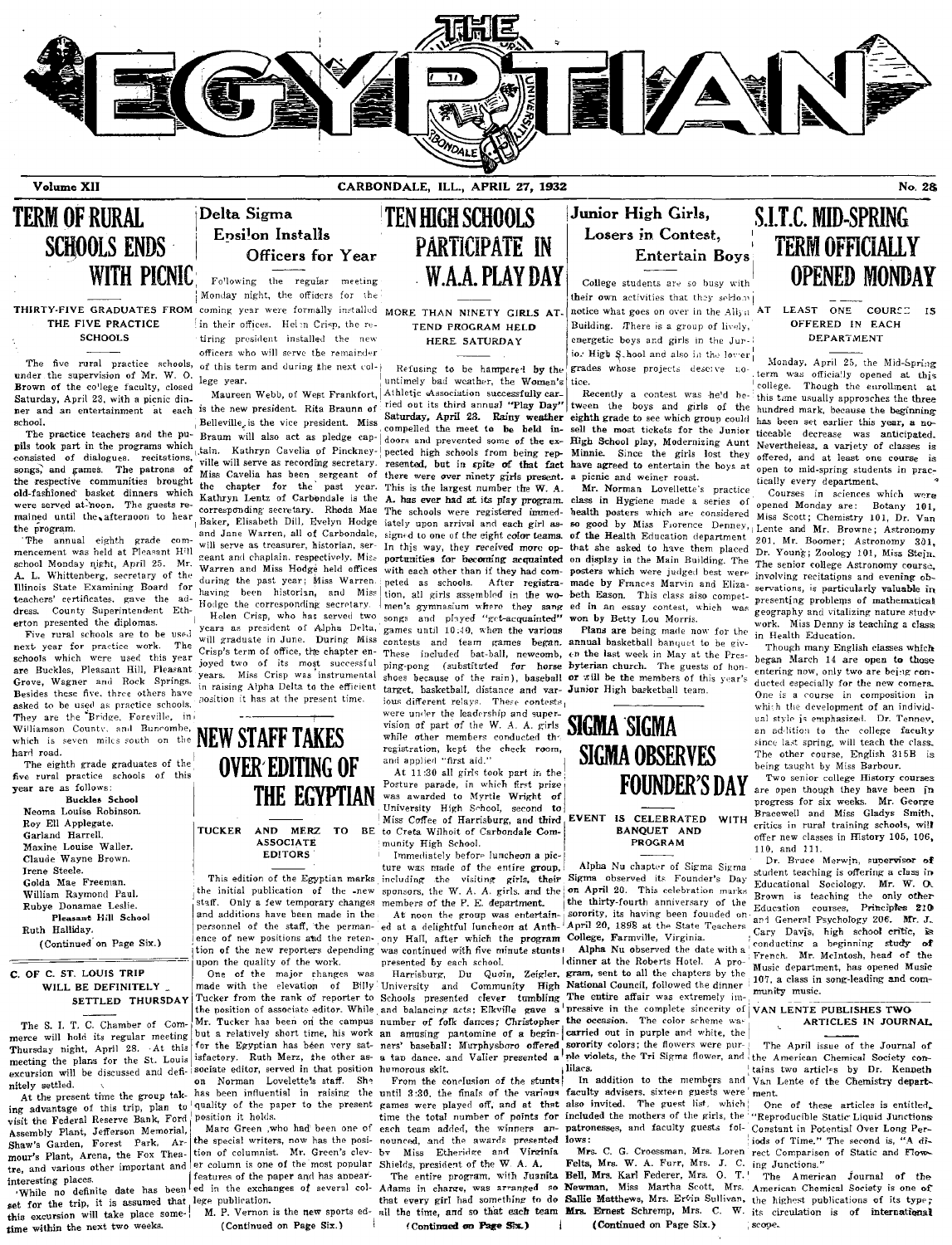### THE EGYPTIAN

# CLINE - VICKS

# **SPALDING TELEVIS RACKETS** \$1.75 and  $up$ —new stock

## SPALDING BASEBALL GLOVES

Autograph Models

1932 Baseball Guides

Biggest value in town in Fielders Gloves at \$1.50 and \$2.00

MEET YOUR FRIENDS AT OUR FOUNTAIN

UP-TO-DATE LUNCHEONETTE

# Cline - Vick Drug Co.



MODERN SHOE-REBUILDING SHOP

319 S. Illinois Ave.

"Work Done While You Hesitate"

# **MARTHA' IS WELL RECEIVED BY AUDIENCE**

UNUSUAL SUCCESS IS SCORED first summer term. BY PRINCIPALS AND **CHORUSES** 

### By RUTH MERZ

finest exhibition ever presented at S. I T. C. was that of Martha which took place at the Shryock Auditorium on the printing of April 21 From the initial boudoir seeme to the r conctruction of the Richmond Fair, 21 the opera was well sung and dramatinc.l. In all, its surress was so unquestioned that it can be attributed only to the musical and deamatic talents of the casts that were shown to advantage by the combined efforts of the various coaches, Mr. David Mr-Intosh, Miss Julia Jonah, Miss Lulu the senior dances. D. Roach, and Miss Lucy K. Woody Though on the whole the present-

occurred in that most favor was first did her host work on it. uses. In spite of the fact that the role of Martha was liked, the role of

Lady Harriet frequently appeared too heavy for a college audience, and though Mr. Faner's musical interpreto be desired, the null nee second to effe Ann Evans, property marined find Lionel's behavior too passive to evoke enthusiasm. Dramatically, the for make-ups. undertaking was, from start to finish, in Nancy's hands.

popularity in inserting the utmost MeIntosh piquancy and loceliness in her already likable part. Harold Bailey as Sir logg. Tristan gave a faultless rendition of the role, quite taking the audience at every appearance. Marc Green in his brief appearance displayed remarkable vocal ability and proved dell Margraye. himself well cast as the sheriff. Mr. Margrave, the genial Plunket, was Green. excellent both in his vocal renditions and in his conduct toward Nancy.

The high spot of the opera, "The Last Rose of Summer," and "M'Appari," came up to all expectations. son, Virginia Draper.

Faculty

Mr. Russell M. Nolen, who is working on his doctoral degree at Washing on the occurrence we have a series of the chapter house, was one visitor on the campus last week. Mr. Noien will resume his place on the local faculty at the beginning of the

Cape Girardeau was host to the National conclave of this society April 15th. Mr. S. E. Boomer of the Physics department of this college address-A performance approaching the ed the meeting on the subject, "Thrills of a Scientist in Europe."

Miss Marjorie M. Shank attended the National Association of Registrars in Chicago April 18th to 21st. President Shryock attended

.<br>Miss Martha Scott spent the week. end in Chicago.

Dick Cisne of the School of Commerce at the University of Illino? was recently chosen to serve on a committee of three to select the or-

ation was well received, an oddity Mrs. David McIntosh. singing the and Mrs. Ted Ragsdale, Miss Harriett  $M<sub>1</sub>$ shown minor principals and the char- Faner, superb in the lovely "M'Appari," won the only applause granted a single actor.

Undoubtedly the performance represented the talents and training of a great group of students and factation of Linnel's score left nothing ulty members. Credit is due Jeanand Marian Dill and Martha Merrow

The principals in the cast included: Lady Harriet Durham, Muid o' Dr. Kellogg, playing Nancy, found Honor to Queen Anne- Eva Hoanol-

Nancy, her friend-Thelma L. Keb

Sir Tristan Mickleford, Lady Huriet's Cousin-Harold Bailey.

Lionel-Robert Dunn Faner. Plunket, a Wealthy Farmer-Wen

The Sheriff of Richmond-Marc

Two Farmers-Allen Graves, Bort Ebbs.

Four Maid Servants-Louise South all, Jane Rose Whitley, Ruth Steven

**STUDENTS WELCOME** 

AT THE

Carbondale Riding Stables

(Across From Wheeler Library)

Ride Our Thoroughbred Saddle Horses

### **OPEN ALL DAY**

First Hour .......... 75c-Additional Hours .......... 50c

SPECIAL RATES FOR DAILY RIDES

AL<br>ENTROLISCO ROCALIZACIO DE L'EDERACIO ELECTROLOGICA DE L'ALICERCA DE L'ALICERA DE L'ALICERA DE L'ALICERA DE L'A 

## **BOYS WANTED**

For Room and Board or Light Housekeeping. New modern home with brand new furnishings throughout

MRS. M. L. ROSS. Phone 489K ...<br><u>Commensurale de l'Annibaction de l'Annibactique de l'Annibaction de l'Annibaction de l'Annibaction de l'Anniba</u> Delta Sig

Undoubtedly Delta Sigma Epsilon's Spring formal dance, given Saturday of the most attractive and most successful affairs on the Delta Sic's social calendar. Approximately thirty-The Eta Chapter of Sigma Zeta at five couples attended the dance.

The rooms used for dancing were cleverly decorated to represent an evening garden scene. Clouds of dark blue naper, with gold and silver stars, covered the ceiling. A huge vellow crescent moon was extended above the orchestra

In keeping with the atmosphere of Board meeting in Springfield, April the dance, the orchestra featured "Star Dust," "Blue Heiven," and similar appropriate numbers. The music was furnished by Paul Mc-Roy's orchestra

The novelty of the dance was the urawing of names for the feature dance. The mines of the girls were committee of three to select the or- select. The hiddes of the girls were<br>chestras and make arrangements for attached to this silver stars which moon.

Mr. and Mrs. C. E. Wright, Mr. Means, and Miss Hilda Stein, chaperoned.

Mrs. Hansel Smith, the former Jean Anderson, visited at the Delta Sig house Frinay. Mrs. Smith attended S. I. T. C. last vear.

Several alumnor naturned for the Delta Sig formal, among them being Mrs. William Davis, of Champaign: Mrs. Geobre Boos, of Springfeld; Helen Stiff and J-anette Evans of Carbondale

Mary Puth Molano, of Volganz, boro and Neva Barnette of Belleville have encolled at S. L. T. C. for the mid-spring term.

Gertrude Clark was called to her home in East St. Louis last Thursday because of the death of her grandmother.

Virginia Scott and Margaret Greiner of Delta Sigma Epsilon were formally initiated last Sunday into Gamma Nu chapter of Delta Theta Tau.

### Tri Sigma News

Alpha Nu of Sigma Sigma Sigma formally initiated four members Monday night. The initiates are Florence Croessmann of Du Quoin, Mildred Connaway of Centralia, Lucille Lynn of Sparta, and Margaret Kelly of Sesser With the initiation of these four girls, Alpha Nu's active membership roll totals twenty-four.

Practically all the Tri Sig girls modeled dresses at a style show sponsored by Johnson's and presented at the Chapter house last Tuesday evening from 6:30 until 9:00 o'clock. Lucille Lynn spent the week end

at her home in Sparta.

Bess Hallagan has been visiting in Chicago.

Gertrude Bonner visited at her home in Villa Ridge last week end. Margaret Kelly spent the week end Sesser.

Mildred Connaway visited at her home in Centralia last week end. Kathleen Coffee spent the week end

at her home in Harrisburg.

Betty Furr, retiring president, was<br>hostess to the Tri-Sigs at a bridge tea last Saturday oftennoon

The Tri Sig- will bobl thele  $\mathit{form} \vdash \bot$  as at  $\mathit{M} \vdash \bot$  Hill. ry Club Saturday evening. Plans re-

garding the orchestra and features of the decorations have not been disclosed.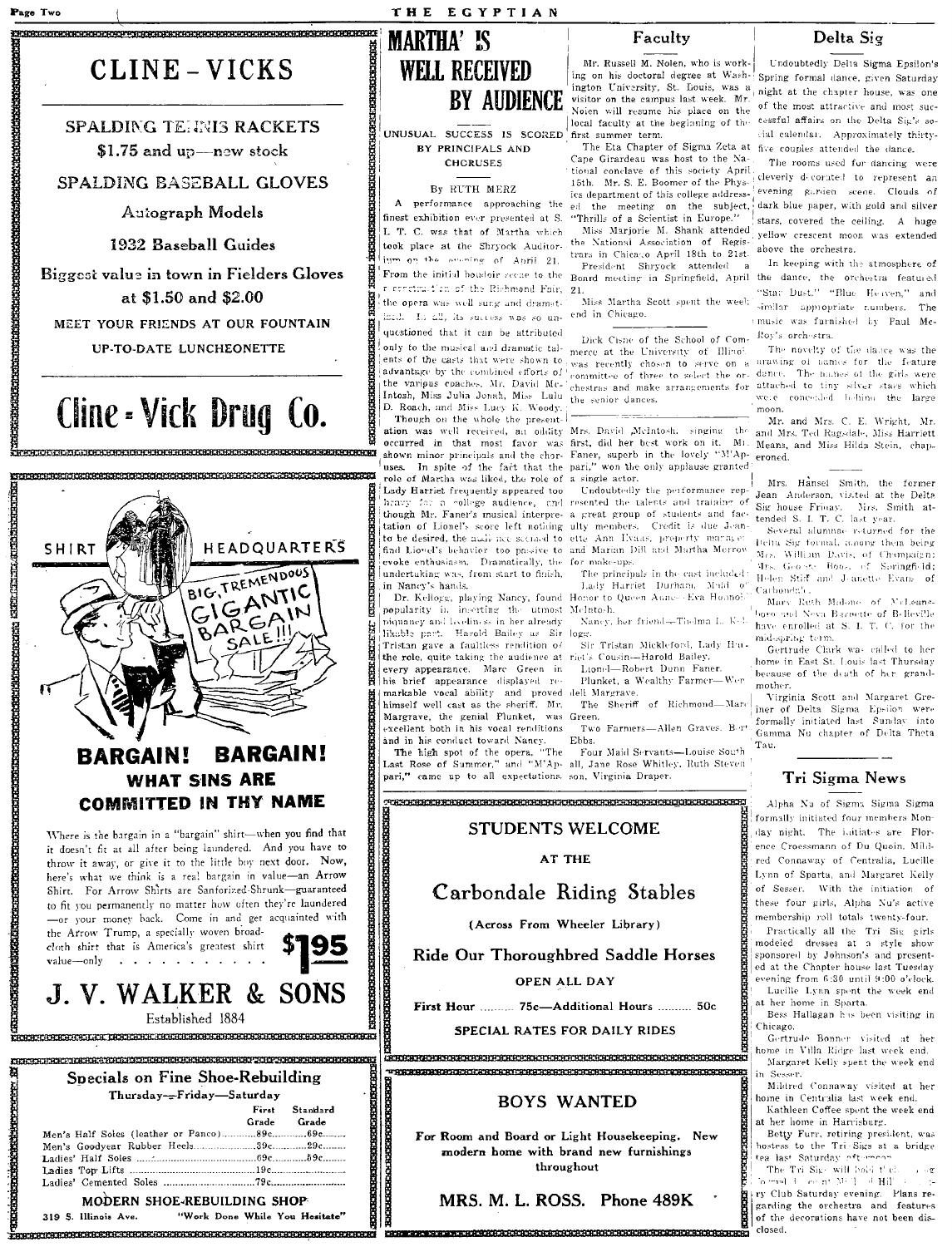## **Faculty Research**

On hearing that the faculty of one college is to do research work concerning the daily programs and time tables of students, we helpfully suggest that they are liable to find such plans-if any-decidedly varied. The faculty plan most in favor seems to run thusly:

 $8.80$  Jetuze

9:30-Chapel and cafe.

10:00-Baseball practice.

 $11:00$ -Class (darn it.)

12:00 - Sandwich and baseball practice.

The above is only a partial account, but the order repeats itself with the utmost consistency throughout the day.

There is, of course, this sort of<br>chedule. That is, we've heard of schedule. this sort:

Monday,

7:30-Class-special report.

8:30-Library-readings for next

wook 9:30-Chapel-I'll save my cuts for illnesses

9:45-To my third hour class to review the lesson.

11:00-P. E. $\leftarrow$  and library on my off days to read in Seneca.

12:00-Lunch and study, etc. And then, the most popular program:

> $9:00$ -Let  $10:00$ ---the 11:00-future  $12:00$  -take  $1:00 = \text{care}$  $2.00 - af$  $3:00$  itself.

Also, we know of an efficiency expert who works-with apparent success-on this plan. For variety we present her afternoon schedule:

 $1:00$ -Class and ask Dr.he. fore class if he won't address the Women's League.

2:00-Meet with the committee for entertainment at next society meeting

2:20-Run to see Bob and tell him I can't go to the matinee.

 $2:40$ -Ask Miss - if I may re port on "Soul of Ann Rutledge" for this week's readings.

3:00-Play ping-pong at gym. Those are scarcely representative Throug haccurate statistics, however one may account for each of the stu dent's twenty-four hours in a cumulative sort of way.

5 hours-jellying-Cafe and Entsminger's.

- 6 hours-sleeping- barring lecture naps.
- 4 hours-Classes.
- 3 hours-Eating, including meals.
- 3 hours-Show or ordinary date. 2 hours-Dressing, including facial
- retouches.
- 1 hour-Studying, if I can't find anyone with whom to jelly.

If these professors are looking for the ideal schedule, we fear their disillusionment-unless, of course, the first quarter measures up to their standards of proper living.

### DR. EDMONDSON

Eye, Ear, Nose and Throat<br>Glasses Fitted Hav Fever, Asthma

DR. C. M. SITTER **DENTIST** Located over Fox's Drug Store Phone 349 Hours-8-12; 1-5; 6-8

WHAT IS THIS MAGIC SPELL?

Each year an innumerable number of poets and authors become suppose dent's joy was all because he had edly inspired by the warmth of spring found written in the margin of a days and the golden beauty of spring a page, the tonoring successiones nights. This horde seemingly have spring hath come and I'm in love. but one process for giving vent to This in itself was an astounding find. heir pent-up inspirations, and this It was the first time that the words process invariably culminates in their spring and love were known to be formulating poetry—odes, limericks associated together. In view of the<br>formulating poetry—odes, limericks associated together. In view of the and the like Not the least of the verse and

prose written is the handiwork of col- love are fast becoming inseparables. 'ege students. Sophisticated as a college man pretends to be, he often spring in the same fashion as does lieve that love is the most potent in each suring. What is this magic.  $one$  wax poetic? Is it custom, love, spring fever? This is a question that has been debated for many years. Time and again eminent people have announced they have discovered the inswer, but always upon investigation their announcements are found to be rroundless.

If one will but look back to the time of Shakespeare, he will find that even then the enchantment of spring was felt. A poem of the period has been found that corroborates this statement. In it is found the words 'spring" and "love." The author is an Elizabethan whose signature is William Springer. With this as a basis it is not difficult to prove that one element associated with spring is love. This discovery sheds an entirely different light upon the subject of spring, because hitherto it was not known that spring and love were losely related prior to 1929.

Back in 1929 a group of S. I. T. students were aimlessly turning the pages of several books at the library. While the silence was most inense, one of the students called in a loud, shrill, toneloneless voice,

TO CHARGE CONTROL CONTROL CONTROL CONTROL CONTROL CONTROL CONTROL CONTROL CONTROL

WHEN YOU ARE LOOKING FOR

**SOMETHING** 

Sweet - Tasty - Delicious

Satisfying - Different

Inviting - Filling

**TRY THE** 

UNIVERSITY CAFE

We Cater to Student Trade

**ENERGE REFERENTIGE FRAGE FRAGE REFERENT FRAGE BEREICHERE FRAGE FRAGE FRAGE FRAGE FRAGE** 

DIXIE BARBECUE

Reduced Prices

Бc.

advised him to purchase a Hoover instead. Well, to be brief, the stua page, the following extraction: association of the two words, the modern trend is to believe that spring and

Students who are making an extensive research to ascertain just what it is that causes spring to affect lens a few lines of poetry in the what it is since contractions. is lowly high school brother. For fluence. However, another school of enturies this inevitable overflow of thought holds that not love, but goetry has been an annual incident hirds, flowers, and moonlight combinways associated with spring. Perseen spring. They are that makes somally, I'm inclined to believe that the scent of violets has a great deal of influence in causing spring to be what it is.

Still, the question of what creates the magic spell of spring goes unanswered. Surely with such rare coupl. ing of love with spring in the past cannot be attributed to love. Then what is it? I feel that I am prepared to answer the queestion. Natur ally, you and the world are astounded at this statement, but shall be even more so when the answer of the query is revealed. I have taken pre caution to have my solution registered in the Siberian Patent Office. Anyone using it without my authority shall suffer the penalty as prescribed by the Supreme Court of Spitzbergen.

To the world in general, and to students of S. I. T. C. specifically, I now announce my solution. Let us all be brave and make a conscious effort not to be overcome. Fellow students, my solution to the query as to what causes the enchantment of spring and makes one wax poetical, simply the following: This is due to the fact that spring is spring.

Phone 372 rinc

ACRESSER REGISTRATION CONTRACTORS CONTRACTOR

# CALL FOR AND **DELIVER PRICES**

**EFFECTIVE NOW** 

| Men's Suits chemically cleaned and pressed50c  |
|------------------------------------------------|
| Pants chemically cleaned and pressed 25c       |
| Any Top Coat chemically cleaned and pressed50c |
| Any Overcoat chemically cleaned and pressed75c |
| Caps chemically cleaned and pressed 15c        |
| Neckties chemically cleaned and pressed  5c    |

# **HATS CLEANED AND BLOCKED**  $50c$

There will be a small additional charge for fur trimmed or excessively pleated garments.

Our knowledge of the business and highest quality workmanship, together with the volume of<br>work obtained, make these prices possible. SATIS-FACTION GUARANTEED.

ONE DAY SERVICE-All work in by 10:00 a. m. may be had the afternoon of the same day.

We own and operate the largest cleaning and we been in Southern Illinois and have been in<br>business in our present location nineteen years, thereby making reliability our greatest asset.



Phone 372

**Get Your Athletic Equipment Here** F. B. SPEAR-302 S. Illinois Ave

## a di sebeluaran dan sebeluaran dan termulan dan dalam pertaman dan sebeluaran dan sebeluaran dan sebeluaran da SPONSLER SERVICE STATION Red Crown and Red Crown Ethyl Gasoline, Iso-Vis and Polarine

**.<br>In the first for the first formation of the first formation of the first formation of the first formation of t** 

Motor Oils. Telephone 224. S. E. Corner Illinois Avenue and Walnut Street. Carbondale. Ill. 

For a Good Hair Cut go to BATSON'S

Carbondale National Bank Building

<u> REALISHEKARIN KARARAN KARA KARARAN KARARAN KARARAN KARARAN </u> 

# Patronize Our Advertisers

.<br>Tanàna mandritry ny taona mandritry ny taona mandritry ny taona 2008–2014. Ilay kaominina dia kaominina mpikam

## ΤΗΕ ΕΩΥΡΤΙΑΝ "Eureka!" A companion turned and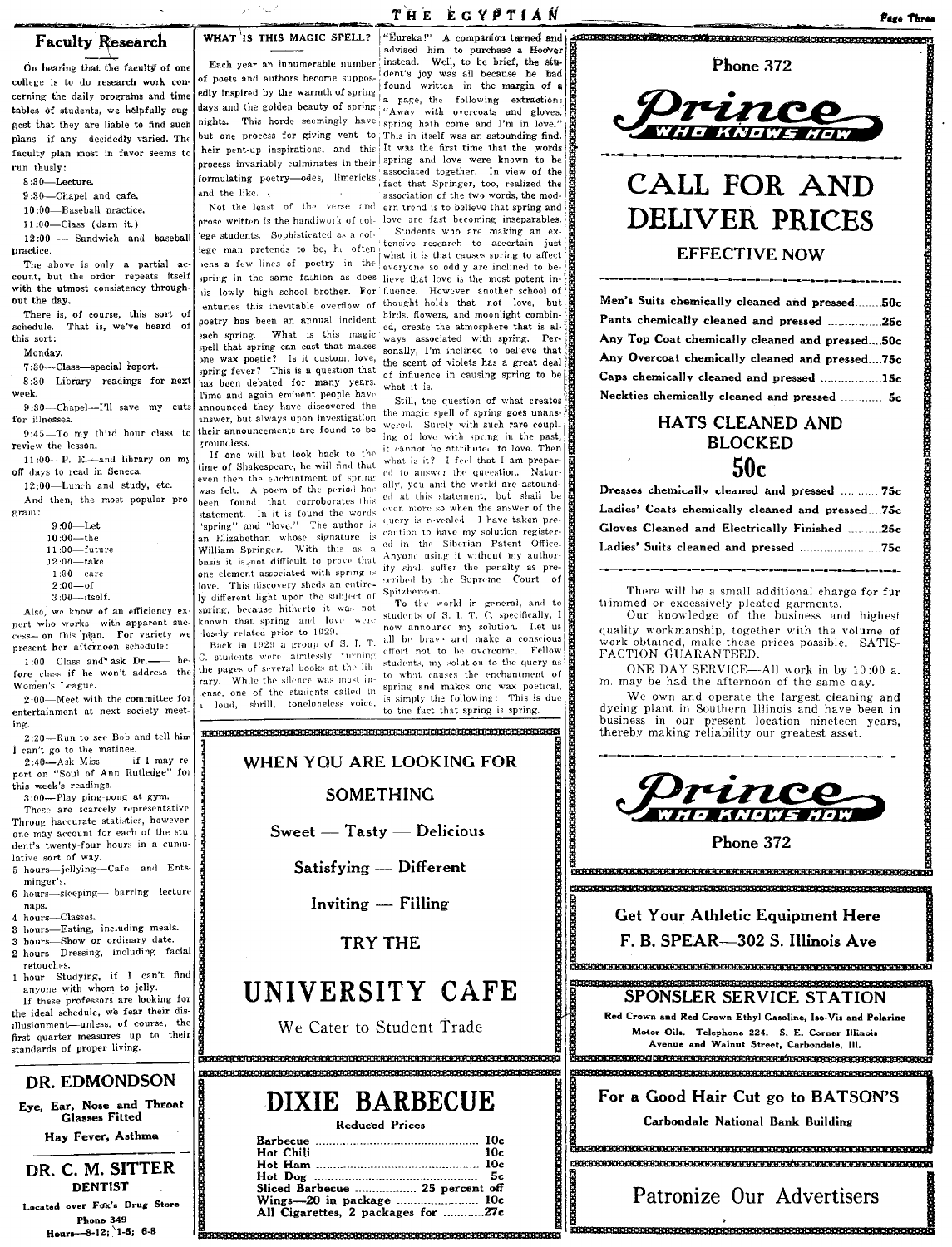PTIAN

### Charter Member Illinois College Press Association Member of Columbia Scholastic Press Association

Entered as second class matter in the Carbondale Post Office under the Act of March 3, 1879.

Page Four

Published every Wednesday during the school year by students of Southern Illinois Teachers' College, Carbondale, Illinois.

| THE STAFF |  |
|-----------|--|
|           |  |
|           |  |
|           |  |
|           |  |
|           |  |
|           |  |
|           |  |
|           |  |
|           |  |
|           |  |
|           |  |

### REPORTERS AND SPECIAL WRITERS

Selma Nelson Leora Hartley Kelly Dunsmore George Mosely Maurie Taylor Guy Lambert **Jack Taylor BUSINESS ORGANIZATION** 

### NEW POLICY OF PAPER

The new Egyptian staff appreciates and is fully aware of the high standards of college journalism which have been set by the exceptionally good quality of the paper during the past The staff is confident, however, that it is capable of vear. producing an equally good paper during the ensuing year.

Last year, Norman Lovellette, the editor, introduced sev eral new features, among them being the society page which was devoted solely to the activities of the various clubs, sororities, and fraternities on the campus. Since this page has<br>been unusually successful, it will be continued by the new staff.

Several new features are to be added to the naner this There will be a column restricted to student and faculty vear. opinion on timely campus questions and problems. There will be a book reviewed at least once a month by some competent and widely-read staff member. At the present time plans are also under way to introduce movie previews each week. The Cuts are to be used as frequently as possible. It stands, with-<br>out any argument that an edition boasting several pictures will be far more appealing than one covered entirely with print. Finally the new staff expects to dig out more student news and give more space to alumni than formerly.

No doubt, it is entirely fitting and proper that we add this as a closing remark-the new staff will do all that is within its power to give the Egyptian first place in the Columbia Press Association meet next year.

### LET US BE PRUDENT

Owing to the increasing use of automobiles by faculty and students a hazardous traffic problem confronts the school. The intersection of Normal and Grand Avenues at the main ent-<br>rance, is extremely dangerous for both motorists and pedes-Grand Avenue is both a national and a state highway. Motorists upon it have the right-of-way over cars entering it. For this reason it is imperative that cars entering the street do so with prudence. At noon there is a daily congestion of automobiles at the intersection. As a result a disastrous accident might occur should anyone show negligence.

To date there has been no major catastrophe at the inter-However, it is desired to eliminate all accidents. This section. can only be accomplished by the united effort of all pedestrians and motorists. Let us continue our prudence and drive with care. Remember, it is better to get there late than never.

### URGED TO PLANT TREES

As a living memorial to the memory of George Washington, The American Tree Association is urging every school to<br>plant at least one tree in observance of the Bi-Centennial.

At present they have registered over fourteen million tree plantings. These registrations include those of many outstanding notables including Mrs. Hoover, Mrs. Hobart of the D. A.<br>R., Mrs. Sippel of the General Federation of Women's Clubs, and several American ambassadors in foreign countries.

Schools, as well as individuals, may be registered as units. Each tree planter, whether a school unit or an individaul, is but you thought he was mad at you urged to write the American Tree Association, 1214 16th street, Washington, D. C., and report to them their plans and plant- ought to straighten things out. ing, and they shall receive a national certificate of their membership in the tree planting army.



THE ECYPTIAN

### THE SPHINX KNOWS:

"Martha" was a truly remarkable production.

Someone who thinks the "China Doll" song was written to Maureen Wehh

This campus was lousy with little boys and girls in band suits the week end of the 16th. They slid down firescapes, played in the fountain, ran up and down stairs, and had a grand time generally.

The Bailey brothers are at loose ends these evenings. M. P. Vernon says modern poe-

but in spite of them. A college girl has an affection

for Charles Montgomery.

In my next stage of reincarnation I want to be a cat and lie on

a pillow and sleep all of the time. A girl who says it's no fun trying to write notes to Blackie Canada in class, for he's always asleep.

### THE SPHINY WONDERS.

If "reed-birds" are sausages and if they have legs

Mr. Cole of Political Science has reason to doubt the fact that chivalry pays.

How many people are profiting by the Wednesday golf lessons. Why don't you write your opin

ions on campus problems to the Egyptian. If you don' like Mademoiselle

Smith's yellow dress and shoes. What Dr. Cramer's attraction or hold over students is. You can't inveigle them into cutting his fifth hour class. I've tried.

Why girls major in mathematics anyway.

If you know that Miss Crawford is "some sapling."

#### Dear Sphinx:

I guess I'm ruined. Anyway I feel like it. You see it's like this:

I go with a fellow from my home town, but of course he's there and I'm here and it makes little difference. We do have a standing date for Satirday nights, but last week I got a able to figure out a solution. letter saying he couldn't be up. That was all right. I made a date with my college flame and everything seemed grand. But at 7:30 my telephone rang and the girl on duty said haltingly, "Er, Ella. there are two feldown here asking for you.' Well, there I was confronted by  $a^{\frac{1}{2}}$ situation to which I had no immediate response. What was I to do? I don't know how it all ended. For there on that very spot, I fainted. My room mate went downstairs and told them I was very ill. I was.

But now I want to make amends, for I missed the sophomore prom on the strength of it. What shall I do? ELLA.

Dear Ella:

Being a constant soul I can't advise you from experience.  $I$  reslly think you used good judgment in fainting. You might have a talk with your steady and advise him against changing his mind. Though that may be dangerous. These home-town bays don't care for college flames, I've been told. Invite the one you prefer to your house dance, and tell the other you thought of inviting him, and wouldn't want to come. That Good luck.

The Sphinx.

# **SCRIBALOVE**

Horses, horses, everywhere is horses. And the clatter of hoof and spur resounds on Normal Axenue. And there are rumors of a riding academy for all ambitious equestriand And all the hous from the farm look out their windows at the riding show and get homesick thinking of old Dobbin and green pastures. And fellows with a sense of humor look out and decide not to go to the matinee. And it really is interesting and faculty members seem to go in big for the horsey sports. And Miss Powers and Miss Barbour gallop by in riding clothes that ten to one are English, And Snooky Neber takes Sunday morning ride through  $\mathbf{a}$ try is not written for the critics the rain, and like the Prince of Wales, takes a splendid unhorsing while passing a milk truck at a full gallop on wet pavement. Though horse and rider were both prostrated on wet turf, neither suffered injury, and it is said that Neber was at chapel the next day. And Mr. Faner, it is reported, showed his neck of a most ferocious horse three times. And the Delta Sigs have no<br>riding clothes, but ride anyway, which is interesting too.

> Speaking of the Delta Sigs: It is admitted by both the Delta Sigs and the boy friends of the same that the most distressing fault of the Delta Sig house is the poor seating arrangement on the front porch. It is indeed distressing to find that not one half of the sorority members could be seated on the sparse porch furniture, let alone their accompanying boy-friends. At eight p. m. the seats start filling; at 8:30 they are comnletely filled, and desperate couples use the porch railing, cars conven iently parked near at hand, and sometimes even the porch steps. These crowded conditions continue until  $9:10$  p.m. at which time the sorority rules say the narty must break up. It wasn't quite so bad during the winter when it was too cold to be outside, but now that the air is balmy and it's stuffy inside, we insist that some sort of accomodation should be made for the visitors to the Delta Sig house. Somebody ought to be never were good at riddles.

> And after the opera "Martha" and the dance sophomore we find that the old purse is thin, and we're as near broke as the Ten Commandments.

> It is surprising how many girls go to the library in the evening because they can't study very well at home.

And after looking over the sidewalks of Carbondale we wonder why this town doesn't develop better broad-jumpers, high-jumpers and mountain-climbers, etc. From the constant training the sons of Carbondale receive they should certainly ex cell in all athletic activity of this sort. About the only sidewalk in the corporate limits is the one on the north side of Mill street between Normal Avenue and Illinois Avenue. And even this excellent sidewalk has couple of steps, in it. Most of the are so constructed that if a person pieces. continually walked on the right side he would develop a right leg at least neck first. In addition to this the

, bricks are not even kept in good con-

## **Student Gives** His Opinion of Letter Change

In answer to the question raised in the Egyptian last week relative to campus opinion on changing the ethletic letter award, a member of the "N" club has written this reply:

"The athletic department and the 'N" club have recognized the need of changing the letter since the name of the collage will probably be changed in the near future. The "N" club has shown its preference for the symbol "I. with a small contrasting colored "S" inside the large  $"1."$ This symbol would be significant for the emblem of the Southern Illinois Teachers' College and it is quite unlike that of any other school. Moreover, there can be no objections to this arrangement, that of the "S" superimposed on the "I," as in other suggested ones, such as the one resembling the dollar sign and the ones likely to Mr. Faner, it is reported, showed his provoke the undesirable nickname, extraordinary bravery by patting the  $\mu$ si's." Throughout Southern Illinois there are dozens of small high schools which use S for an honor letter. There is a sentiment against copying them. There are also many colleges in the Middle West which use the "S." Besides being inappropriate as a true distinction, the letter S as made up is too large and blocky extending partly under the arm when sewed on a coat or sweater.

The "N" club, the members of which have to earn their letter by real work and accomplishment, teel as if their views should be given the respect which is due"

> A Member of the "N" Club.

### Exchange

According to announcement of Esther C. Brunauer, International Relations Secretary of the American Association of University Women, in the Kadelpian Review, a course for<br>American women will be offered at Oxford University from July 8-28 this summer.-The Western Courier, Macomb, Illinois.

A novel Sunrise Prom was given at E. I. April 25, beginning at 4:00 o'clock. - Teachers College News. Charleston, Illinois.

The senior ball at the Pere Marquette Hotel was the last major event of the present social season. The grand march started at ten o'clock. -Bradley Tech, Peoria, Illinois.

The State Press Conference staged here last week was the best in the history of Intercollegiate Association. It was the eleventh annual meeting.---Fairmont State Teachers College.

The Elmhurst College band, under the direction of Richard H. Elliott, presented its first annual spring concert Wednesday evening, April 29, in the college gym.-Elm Bark, Elmhurst, Illinois.

walks are unspeakably poor. The dition. Certain sections of walk do majority of them are of brick and not contain a single brick that has slope sharply from the center. They not been broken in two or three At other places there are gaps many feet wide where there are only scattered bricks. Using these as two inches longer than the left. That stepping-stones the pedestrian gingis, if he didn't slide off and break his erly picks his way across. It's awful, doggone it.

 $\rightarrow$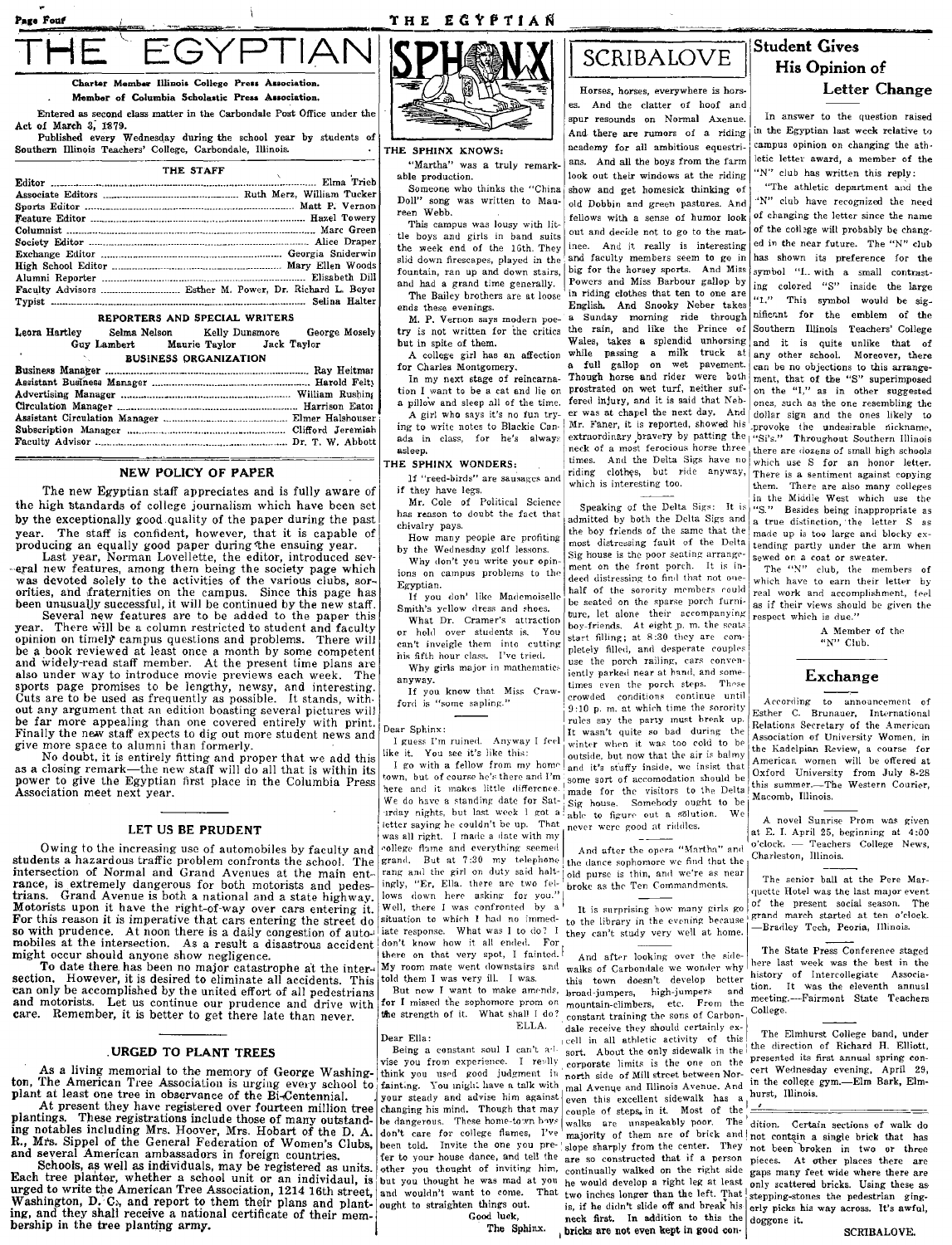# **BROWN PLACES SECOND IN JAVELIN AT KANSAS MEET**

**HIPPO** FAILED TO EQUAL HIS standings are as follows: MARK SET AT THE CAPE IN SEASON OPENER

Paul (Hippo) Brown splashed through a sea of Kansas slush and mud Saturday to get off a heave of 186 feet. 3 inches with the javelin. and placed second in a field of champions in this event at the Kansas relays. Hill Hodges, University of Texas star, was the only man to better "Hippo's" distance, and his mark of 190 feet, 2 inches, was almost four feet behind the mark set by Carbondale's premier athlete in the first meet of the season down in Cape Girardeau. Since the trials at the beas Kansas relays were made in the face of a driving rain, and on a muddy field, the results could not be considered as representative of what the mon would be capable of doing un-

der capable weather conditions.<br>"hinoo's" mark of 186 feet 3 in. while in no way approaching a record, places him in the top flight of this country's Olympic contenders in While the Kansas relayhis event. wite pot officially preliminary trials for the Olympics, the results of after several had games, showed until track classic will probably help! such a dimension in houring on an form a buis for selection for the Oh male teams.

There were fifty-seven major colloges and universities from every section of the United States entered in the Kansas relays, and the entrantfor the jay-lin event showed such universities as Notre Dame, Illinois Minnesota, Iowa, Indiana, and Okla-



Following the policy of enlarging the program of physical education, a golf class has been inaugurated in order that more students will be ac- back to beat the 504 Sluggers last comodated in that department. A Tuesday 19-13. If they stay in the practice, has been installed in the side chance for the pennant. men's gymnasium.

The Physical Education department was fortunate in securing the interesting games. Good teams that services of Loy Williams, a student have been kept out of the race by and one of he best golfers in this hard luck and absence of star playsection of the state, who has volunteered to give instruction in the finer points of the game. The P. E. instructors believe that this instruction will have a great transfer value to the students since golf may be played throughout life, while many other sports are forgotten as soon as the student is out of school.

The class is held informally every Wednesday the fifth and sixth hours. About fifteen persons are taking advantage of this expert instruction, there being about an equal number of men and women in the class. The faculty members, their wives and all students are invited to attend these classes.

> Parker's Grocery Phone 292 1214 S. Thompson

Intramural Standing and Week's Schedule

With the completion of last week's intramural baseball schedule the

|                                   | w | L              | Pet.   |                         |
|-----------------------------------|---|----------------|--------|-------------------------|
| Lucky Strikes  4                  |   |                | 0.1000 |                         |
|                                   |   | $\mathbf{0}$   | .1000  |                         |
|                                   |   | $\mathbf{1}$   | .750!  |                         |
|                                   |   | $\mathbb{1}$   | .750   | $\mathbf{s}$            |
| Hiller's Hangovers  2             |   | $\overline{2}$ | .500   | s                       |
|                                   |   | $\mathbf{1}$   | .500   | $\overline{\mathbf{C}}$ |
| 504 Sluggers  1                   |   | 3              | .250   |                         |
| Flying Irish  1                   |   | $3 -$          | .250   | c                       |
|                                   |   | $3 -$          | .250   | €                       |
|                                   |   |                | .000.  | $\epsilon$              |
| The schedule for the remainder of |   |                |        | J.                      |
| the week is as follows:           |   |                |        | f                       |
|                                   |   |                |        |                         |

Wednesday Road Hogs vs. Greyhounds. Flying Irish vs. Lucky Strikes. Thursday

504 Sluggers vs. Babbling Pyrro-

Goobers vs. Big Johns.

# Lucky Strikes and Greyhounds Lead

Soveral upsets were registered pole valit, to make a triple tie. during the week in the intramural asoball loague. Hiller's Hangovers. Winx Stinx Tuesday afternoon by a score of 19-3. It is thought generally that Winx Stinx owe their losing streak to the lack of competent leadrship. At least they are inconsist-

The Lucky Strikes and the Greyhoma, and as "Hippo" says, "A flock, counds continue to be the best in the of Teachers' Colleges." Yanks 13-12 and the Goobers 26-4 to make a total of four wins since the start of the season. The Greyhounds equalled this record by beating the Big Johns 13-0, bringing their Class Each Week total wins in the league also to four. The faculty, after a bad game a week ago, when they lost by the close score of 7-6 to the Greyhounds, came driving net, providing for indoor winning habit, they still have an out-

This next week promises some very ers will come back in full strength to threaten the leaders.

The result of games played the week of April 18-22 are as follows:

Monday

Big Johns 9, Road Hogs 0. Lucky Strikes 13, Yanks 12. Tuesday

Hiller's Hangovers 19, Winx Stinx

Faculty 19, 504 Sluggers 13. Wednesdav

Battling Pyroheas 14, Road Hog-

Lucky Strikes 26, Goobers 4. Thursdav

Yanks 31, Flying Irish 8. Greyhounds 13, Big Johns 0.

There will be staged a Guest

Party at Socrats tonight-Ev-

erybody is Invited.

**SOITHERN TRACK SOUAD WINS THIRD MEET OF SEASON** 

THE EGYPTIAN

CARBONDALE TAKES TEN FIRST PLACES IN BATTLE WITH CAPE INDIANS

The Southern Teachers track squad showed a decided improvement in trength here Friday, defeating the Cape Girardeau Indians for the secand time this season hy an unexpected margin of 45 points. Carbondale collected 10 first places in the 15 vents; placed first, second, third in five events, and also took four seconds and six thirds. The final score was 88 to 43.

Clean Martin repeated his performance against Normal by taking first place in both the discus and shot rait, with an added six feet on last wook's discus fline, and another rocord as high point man. "Pud" Smith substituted for "Hippo" Brown in the javelin throw and train mates<br>Patton and Lauder followed him up with second and third places. Freshin Intramurals man Tullis came up with Johnson and Stanley, who again clinched . a the

.<br>"Gigolo" Johnson competed in three events, the pole vault, low hurdus and the relay, and starred in all three Reeves, Porter and Watson again xpected strength in hanging one on triple tied in the high jump, and raised hat week's mark one inch. Pipe, hung up another third in the mile to his credit, while Schrade and Wright placed again in the broad jump and the 100 yard dash, respectively. Columbus Valentine and Jerald Parran. Carbondale's colored aces, were given their opportunity Friday in the 220 and 880 runs, and both brought home the bacon with only one man between them and the tape. Davidson took second in the 440 for his third scoring run of the season.

> Most of the difference in the score this time between these two teams was accounted for by new material, as the first places in all events were almost identical in both meets, but Friday's combination crowded in for nine seconds and eleven thirds as well. Martin's effort in the discus came within 1 foot 10 inches of the Little 19 mark, while Hubbard of Cape was only three-tenths of a second behind the record in the high hurdles, and Masteller of the visitors was just as close to the conference<br>record in the low hurdle race.

## Maroons Win Tennis Match from the Cape

The tennis team of the Southern Teachers carried off the honors in a dual match with the Cape Girardeau Teachers on Wednesday. The local racket men won three out of the six single matches, and two out of the three doubles. Stephens, Springer. Peterson and Bailey saved the day for the Maroons.

In the singles, Stephens, Springer, and Peterson won from Pritchard. Corigan, and J. Oliver in the order<br>named, while D. Oliver, Bissel, and Poe gathered in the scores for Cape by defeating Sinks, Bailey and Cook. In the doubles, the fast Oliver brothers, John and Don, added to Cape's score by out-pointing Baysinger and Sinks, but Bailey, Peterson, Springer and Stephens cinched the meet for Carbondale by defeating Pritchard,<br>Corigan, Bissel and Poe, of Cape.



**GIFTS OF ALL KINDS** 

Suitable for the Graduate, and Wedding Presents